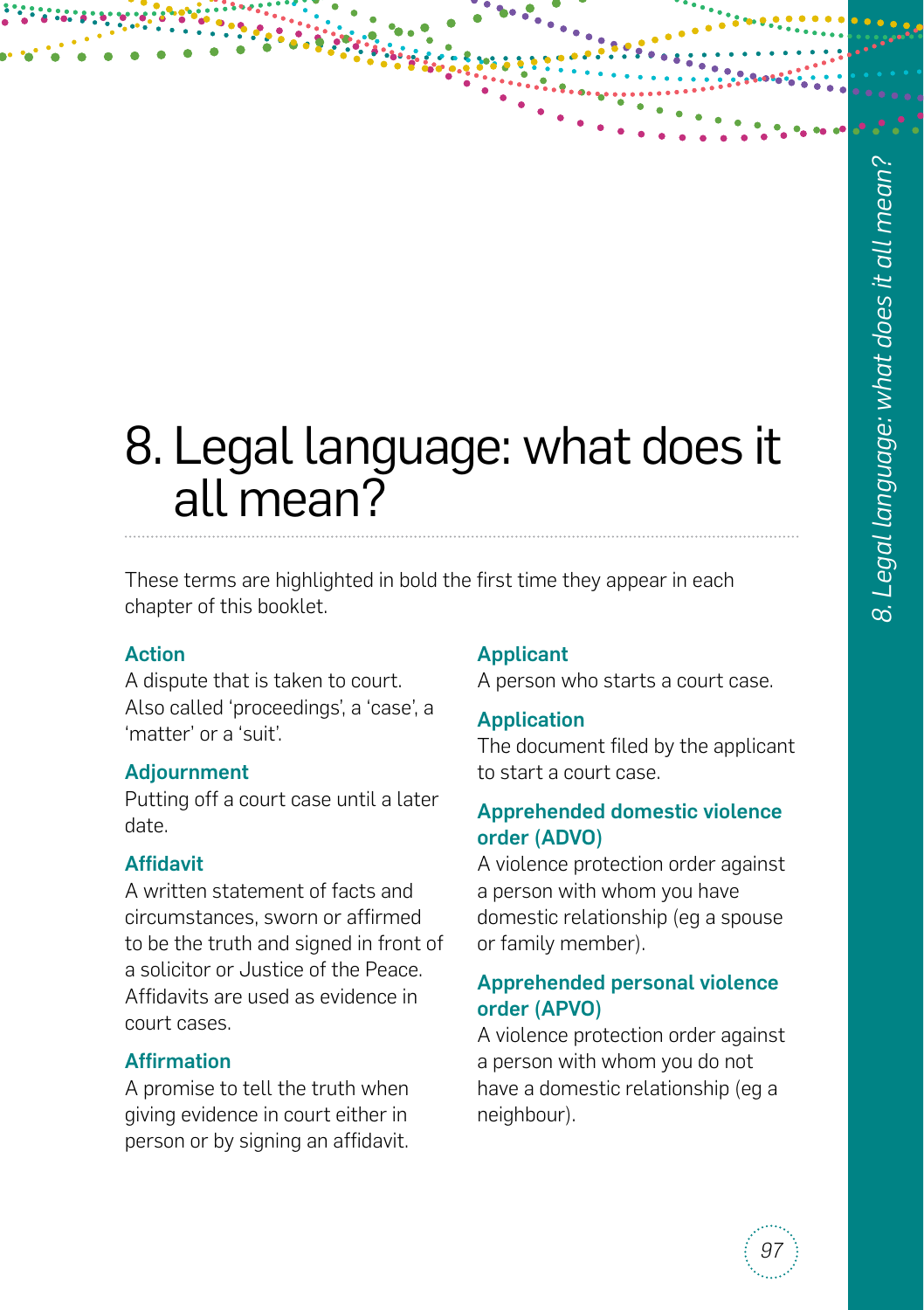A lawyer who specialises in court work.

#### Binding financial agreement

An enforceable agreement dealing with the division of property, and/or payment of maintenance. It can be entered into before, during or after marriage.

#### Child support

Payments that are made by a parent for the benefit of a child.

#### NSW Community Services

The government agency in NSW responsible for child protection.

#### Conflict of interest

A clash between the different duties that a lawyer has to clients, the Courts, other lawyers or the public. For example, a lawyer has a duty to keep client information confidential and to put the interests of the client before others. A lawyer cannot fulfil these duties by representing two people on opposing sides of a case or in some cases acting against a past client.

#### **Contravention**

When a party does not follow (breaches) the family law orders made by the Court.

#### Client

A person who employs a lawyer.

#### Consent order

A court order based on agreed terms between parties to a dispute. It is just as enforceable as any other court order. It can be about property or children or both.

# Contested or defended action

A dispute in court where the respondent will not agree with all or part of an application.

#### De facto relationship

A relationship between two adults who live together as a couple on a genuine domestic basis and who are not married or related by family.

#### De facto partner

A partner in a de facto relationship (formerly de facto spouse).

#### Defendant

In the context of AVO proceedings, the defendant is the person against whom an application is made or who has an AVO against them.

#### **Deponent**

A person who swears or affirms an affidavit.

#### Dispense with service

A court order which means that you do not have to give your application or other court documents to the other party.

#### Dissolution of marriage

Divorce, the legal end of marriage.

#### Divorce Kit

A kit produced by the Family Law Courts which provides the steps in applying for and obtaining a divorce and the application for divorce form.

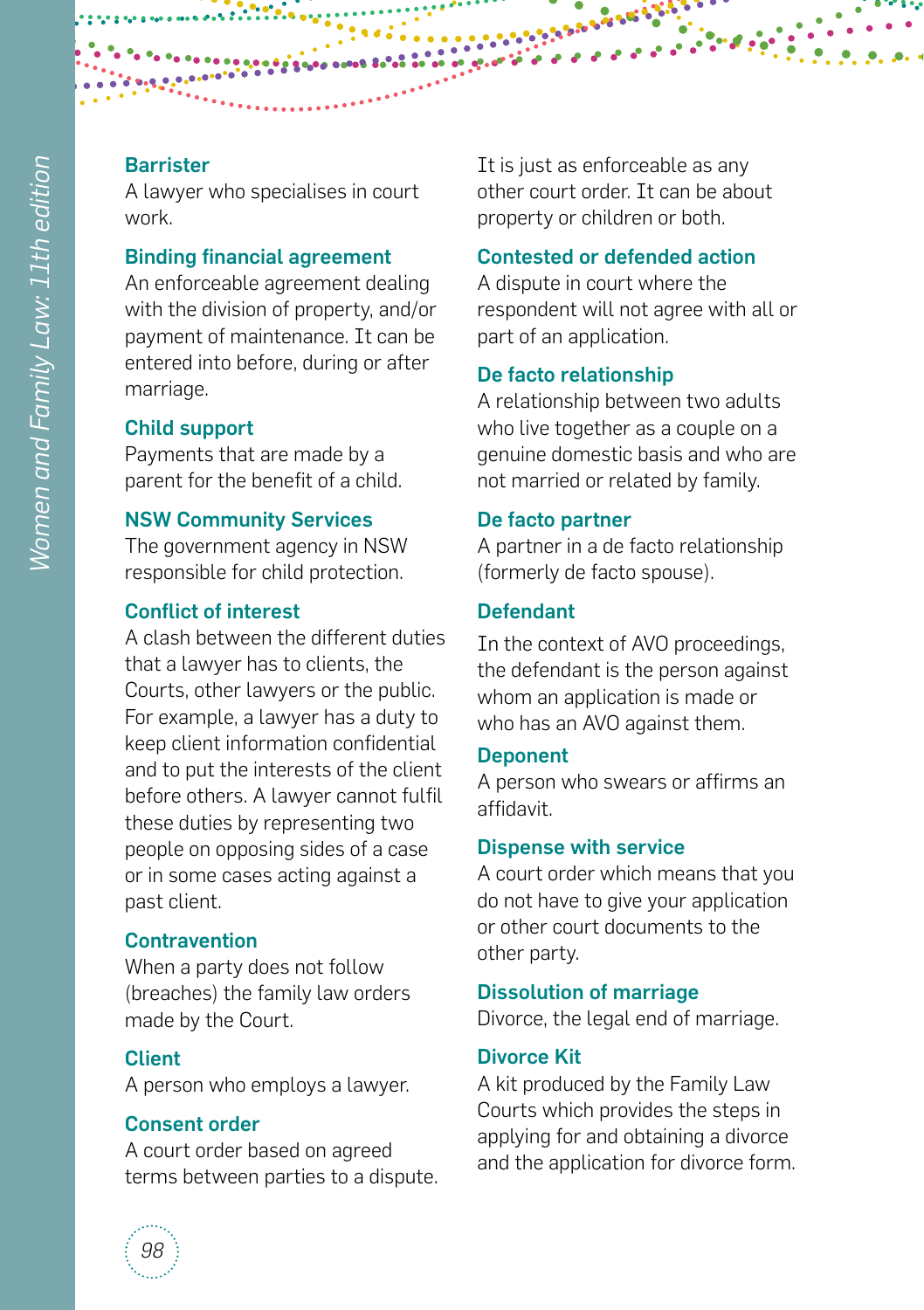## Domestic Relationship

You have a domestic relationship (as used in NSW Domestic Violence law) with another person if you:

- − Are/were married
- − Are/were in a de facto relationship
- − Have/have had an intimate personal relationship eg. Boyfriend/girlfriend – doesn't need to include sexual relationship
- − Live/lived with each other
- − Live/lived in same residential facility at the same time
- − Are/were cared for by the other person (paid or unpaid carers included)
- − Are/were a relative of the other person
- − Are part of the same extended family or kinship group (Aboriginal/Torres Strait Islander person)
- − Are/were in a relationship with the same person

#### Domestic Violence Liaison Officer

A Domestic Violence Liaison Officer (DVLO) is a specialist police officer, trained in the dynamics of domestic and family violence, child protection procedures, victim support and court AVO processes.

The role of the DVLO is to:

− provide advice to police and victims;

- assist in referral to appropriate support agencies;
- − assist victims through the court process for Apprehended Violence Orders; and
- − monitor repeat victims and perpetrators.

# Equal shared parental responsibility

This is how the responsibility for the major decisions in a child's life is shared between the parents once a family court order is made. Parents must talk to each other and agree about major long terms issues including: the child's education, religion and culture, health, name and changes to living arrangements. Equal shared parental responsibility does not mean that parents spend equal time with the child or children.

#### Equal time

Each parent spends time with a child on an equal basis.

#### Error of law

A mistake in the way the judge interpreted or applied the law.

#### Ex parte order

A court order made without the other party to the application being present.

#### Family Consultant

A family consultant is either a psychologist or social worker who specialises in family issues arising from separation and divorce and

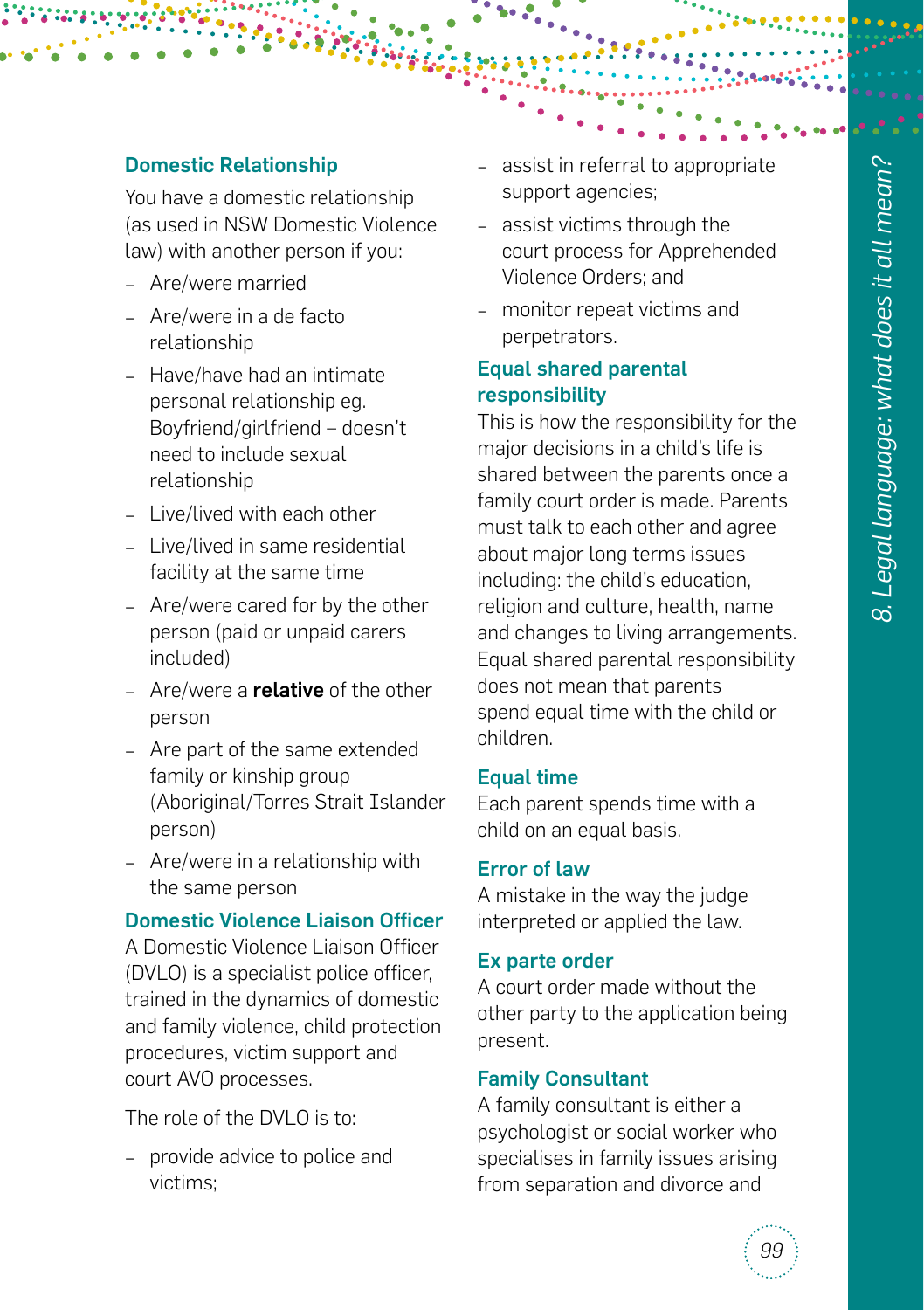who is employed by the family law courts to help make decisions about a child's living arrangements. They prepare Family Reports.

# Family Dispute Resolution (FDR)

Family Dispute Resolution also known as FDR is a compulsory mediation process where the parties (usually the parents of the child) are encouraged and supported to try and make a decision about the care of their children. There are exceptions to the compulsory requirement to mediate.

# Family Dispute Resolution Practitioner (FDRP)

An independent person who helps separating couples to resolve some or all of their family law issues through mediation. They must complete an accreditation course and be registered with the Federal Attorney General's Department.

# Family Law Conference

The Legal Aid family dispute resolution service.

# Family Law Courts

The Family Court or the Federal Circuit Court.

# Family Member

Usually refers to a person you are or were in a relationship with or have a family connection to. The *Family Law Act* defines family member for the purposes of certain sections of the Act, particularly in relation to Family

Violence. See also ➤ *Domestic Relationship* and *Relative*.

# Family Relationship Centre (FRC)

Family Relationship Centres or FRCs are government funded agencies which provide family dispute resolution services to assist separated parents to make decisions about children after separation.

# Family Report

A Family Report is a report prepared by a Family Consultant to help the Court make a decision in a family law matter about children.

# Family Tax Benefit Part A

The primary payment from the federal government to help with the cost of raising children. It is usually paid to a parent or guardian for a child aged less than 21 years or a dependent full time student aged between 21 and 24 years.

# Family Tax Benefit Part B

An extra payment to help families with the cost of raising children where there is only one main income earner (including sole parent families) with a dependent full time student up to the age of 18 years.

# Family violence (as defined in the *Family Law Act*)

Family Violence (as defined in the *Family Law Act*) means violent, threatening or other behaviour by a person that coerces or controls

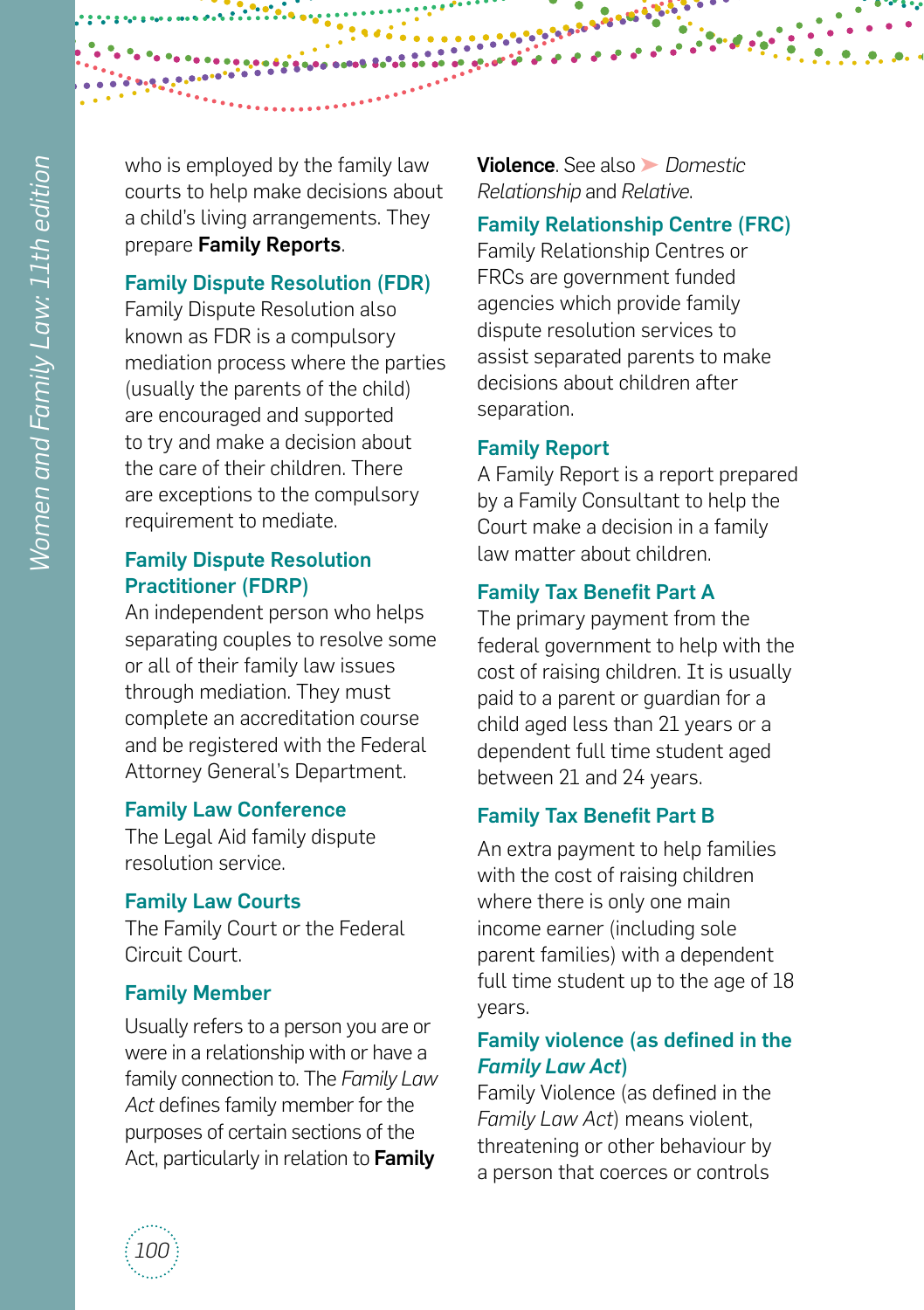a member of the person's family, or causes the family member to be fearful.

Examples of behaviour that may constitute family violence include (but are not limited to):

- (a) an assault; or
- (b) a sexual assault or other sexually abusive behaviour; or
- (c) stalking; or
- (d) repeated name-calling; or
- (e) intentionally damaging or destroying property; or
- (f) intentionally causing death or injury to an animal; or
- (g) unreasonably stopping a family member from having access to and control of money; or
- (h) unreasonably withholding financial support needed to meet the reasonable living expenses of the family member, or his or her child, at a time when the family member is entirely or predominantly dependent on the person for financial support; or
- (i) preventing the family member from making or keeping connections with his or her family, friends or culture; or
- (j) unlawfully depriving the family member, or any member of the family member's family, of his or her liberty.

# Family Violence (as used in reference to ADVOs in NSW)

Family violence and domestic violence are often used to describe the same thing when people are talking about getting an AVO. When family violence is in this context, it means violence from a family member or other person within a Domestic Relationship. See above definition of **Apprehended** Domestic Violence Order and Domestic Relationship for more information.

#### Federal Circuit Court

A court that is part of the federal court system designed to deal with less complex family law matters and divorce applications. Cases are heard by Federal Judges.

#### Independent children's lawyer

A solicitor appointed by the Court to represent the interests of a child or children in a family law case.

#### **Injunction**

A court order that forbids a person from doing something or commands him or her to do something. Also known as a restraining order.

#### Interim application/order

An application to the Court for a temporary order until the Court can hear all the evidence. For the purposes of this booklet, it might apply to interim AVO orders or interim orders about property or children.

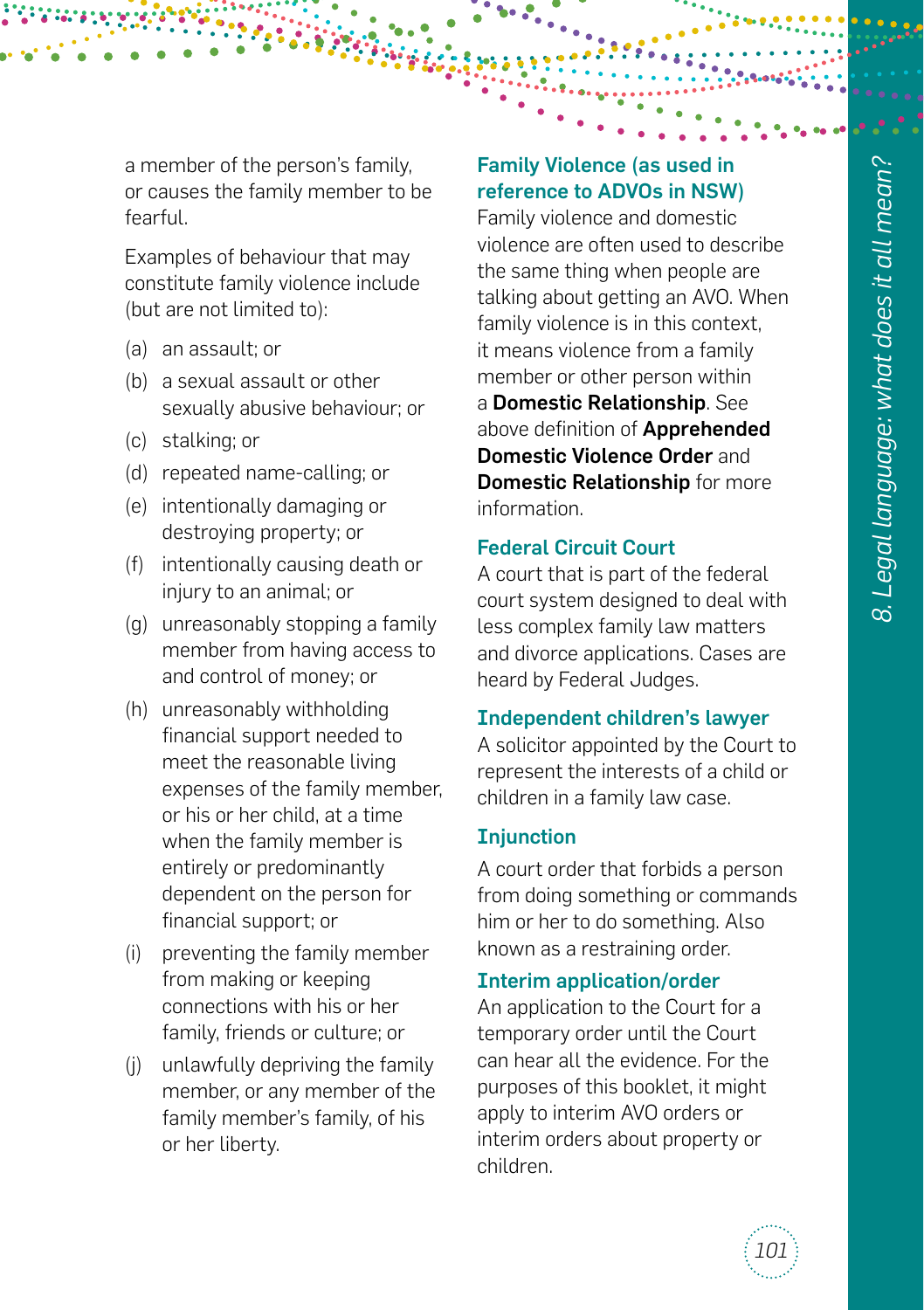# Irretrievable breakdown of marriage

No reasonable likelihood of getting back together. Under family law this is proved by 12 months separation.

# **Judgment**

A decision by a judge resolving a dispute after a hearing, together with their reasons for the decision.

# Justice of the Peace

A person who has formal authority to witness legal documents.

# Lawyer

A general word for solicitors and barristers.

# **Litigation**

A court dispute.

# Local Court

A state court where a magistrate hears cases and makes decisions.

# Magistrate's Court

Same as a Local Court.

# **Maintenance**

Money paid by one former partner for the support of the other former partner and/or their children.

# **Mention**

A brief hearing when the Court gives a case some attention but not a full hearing.

# Oath

A promise to tell the truth sworn on a religious book that is important to the person making the promise.

# Party or parties

People involved in a court case or a dispute – usually, an applicant and a respondent.

# Parenting order

Any order about children made under the *Family Law Act*.

# Parental responsibility

All the duties, powers and responsibilities and authority that parents have for their children. Parents have joint parental responsibility for their children until a court orders otherwise.

# **Property**

Any assets of value including a house, investment properties, cars, boats, trailers, cash in bank accounts, superannuation, household contents, shares, or interest in a business. Even if the property is in one spouse or partner's name, it can still be divided in a family law property settlement.

# Provisional Order

A provisional AVO is an order made by the court in response to an urgent application by the police who believe someone needs immediate protection.

# Recovery order

An order of the Court that directs a person or people (such as the police) to find, recover and deliver a child to a parent of the child; a person who has parental

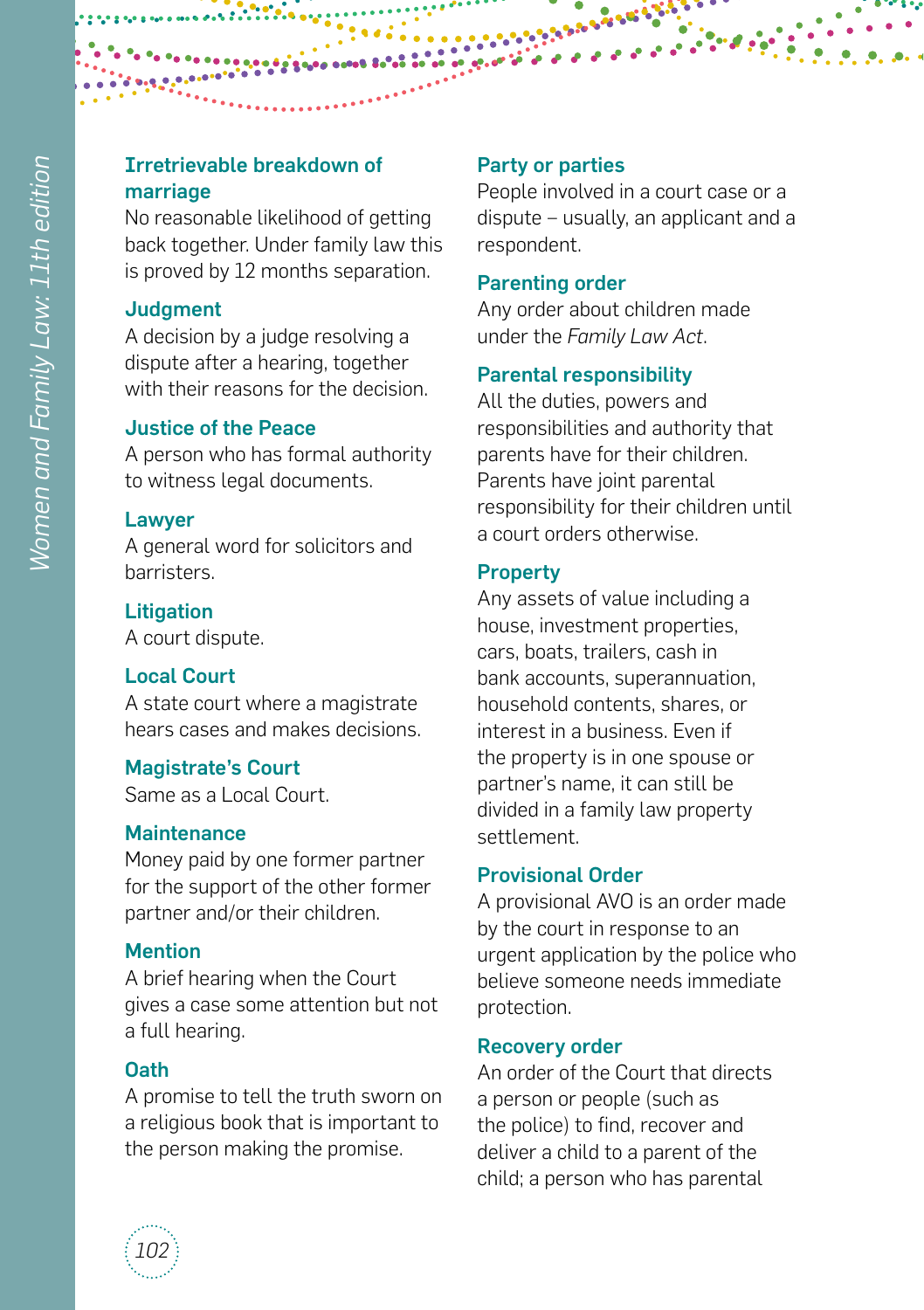responsibility for the child, or a person with parenting orders that state the child must live with, spend time with or communicate with them.

#### Registrar

A person who works for the Court and provides information, assistance with court forms and may make decisions in Court about procedural issues. In Local Courts Registrars can take applications for AVOs.

# Relative

A person is a relative if they are or were:

- (a) A father, mother, grandfather, grandmother, step-father or step-mother of the person; or
- (b) A son, daughter, grandson, grand-daughter, step-son or step-daughter of the person; or
- (c) A brother, sister, half-brother, half-sister, step-brother or step-sister of the person; or
- (d) An uncle or aunt of the person; or
- (e) A nephew or niece of the person; or
- (f) A cousin of the person; or
- (g) If the person is or was married, a person who is or was a relative, of the kind described in (a)–(f), of the person's spouse; or
- (h) If the person is or was in a de facto relationship with another

person, a person who would be a relative of a kind described in (a)–(f) if the persons in that de facto relationship were or had been married to each other.

#### Respondent

The other party in an application you make to the Court.

#### Response

A form lodged to respond to an Application in a family law matter.

# Section 60I certificate

A section 60I certificate enables a person to file an application in court for orders about their children. Unless a person is eligible for an exception to the requirement to participate in family dispute resolution (FDR), all parties must attempt to resolve their dispute using FDR prior to filing in Court. Section 60I certificates can only be signed by an accredited FDR practitioner.

#### **Separation**

The situation when a married or de facto couple lead separate lives and usually live apart. There is no need to formally register when you first separate.

#### Serve documents/Service of documents

A process where the documents filed in a court case are given to the other party. All documents in a court case must be formally given to the other party before the Court

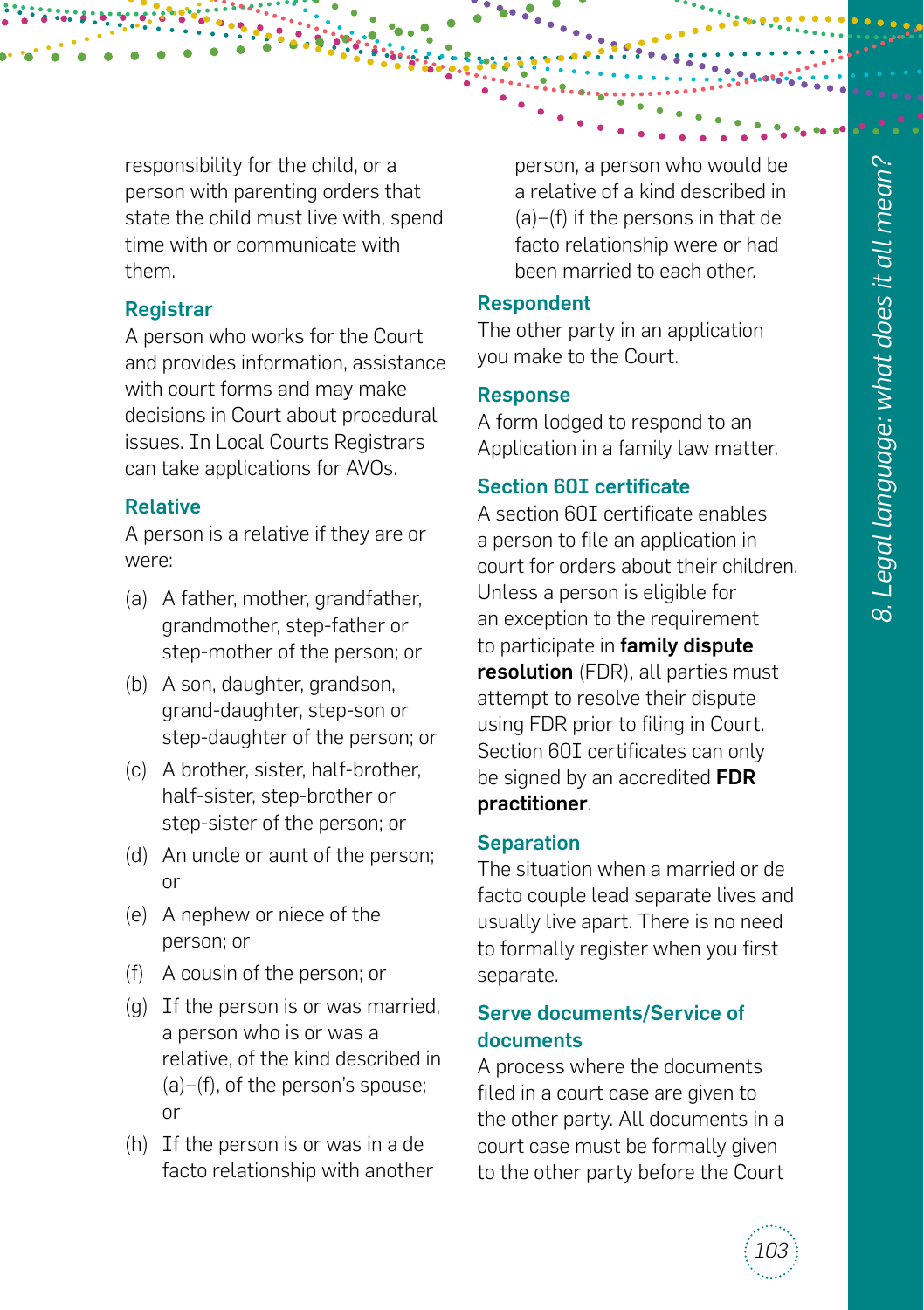will hear the case. Different rules for service apply in different cases.

# **Settlement**

An agreement between parties to a dispute about how to resolve it without a court decision.

# **Solicitor**

A lawyer who may give clients legal advice, help with legal problems and who may appear in court.

# **Spouse**

Another word for partner, including husband, wife, heterosexual and same sex de facto partners.

# **Stalking**

A form of harassment when someone follows you around or waits outside your home or workplace.

# Status quo

A Latin phrase that means 'the way things are'. A phrase that refers to current situation or circumstances.

# Stay of execution

A court order that temporarily stops a court judgement from being carried out.

# Subpoena

A court order to make a witness come to court to give evidence and/ or to bring documents to court.

# Substantial and significant time

In family law, time that enables parents to be involved in daily routines and special occasions and includes weekends, weekdays and holiday times.

# Substituted service

A court order that enables you to serve your court documents on a relative or friend of the respondent or put a notice in the paper, instead of serving them on the other party in circumstances where you do not have an address or do not know where he or she is.

# Victims Services

The NSW government agency that provides counselling, financial support and recognition payments for people who have been injured as a result of an act of violence in NSW.

# Women's Domestic Violence Court Advocacy Service

Women's Domestic Violence Court Advocacy Services or WDVCAS provide assistance and support to women experiencing domestic violence. Their workers can help women experiencing domestic violence by providing information about ADVOs and the court process, support at court, assistance with access to legal representation if required and referrals to counselling, accommodation or support groups.

# **Witness**

Any person who tells a court what she or he knows about a case.

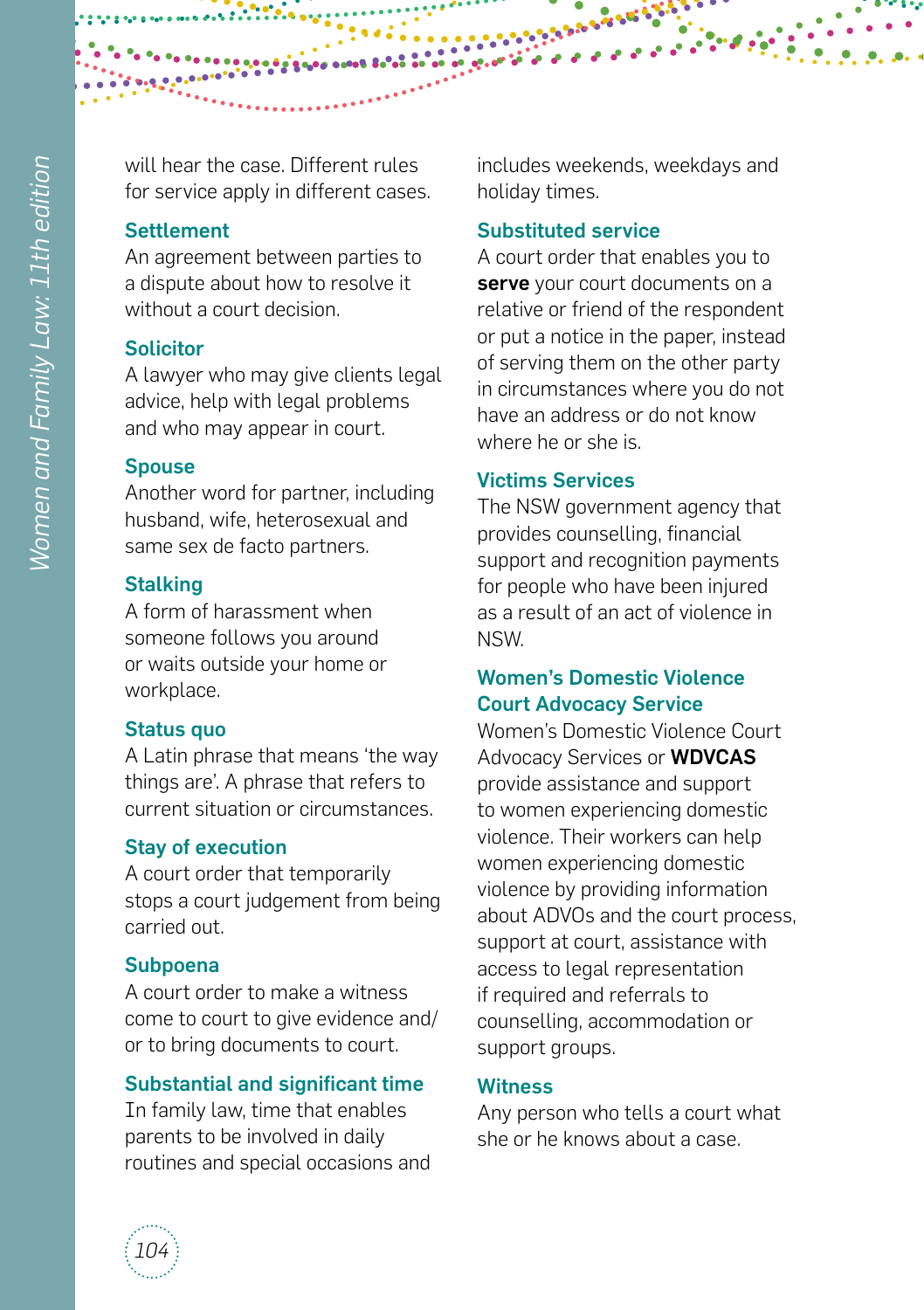# 9. Referrals and resources

# 9.1 Referrals

# For people who are deaf or have a hearing or speech impairment

If you are deaf or have a hearing or speech impairment, you can ring any telephone number using the National Relay Service.

| TTY/Voice calls<br>Speak & Listen<br><b>SMS Relay</b> | 133 677<br>1300 555 727<br>0423 677 767                                                                                           |
|-------------------------------------------------------|-----------------------------------------------------------------------------------------------------------------------------------|
| <b>Internet Relay</b><br>Captioned Internet Relay     | internet-relay.nrscall.gov.au<br>captioned-relay.nrscall.gov.au<br>(Some services may not use)                                    |
| Video Relay                                           | Choose the available NRS video relay<br>contact on Skype<br>Open Skype and contact NRS. VIDEORELAY<br>(Some services may not use) |
| the National Relay Service Helpdesk.                  | If you are unsure how to use the National Relay Service, you can contact                                                          |
| Hours<br>Voice<br><b>TTY</b><br>Fax                   | Monday-Friday (8am-6pm Sydney time)<br>1800 555 660<br>1800 555 630<br>1800 555 690                                               |

Email [helpdesk@relayservice.com.au](mailto:helpdesk%40relayservice.com.au?subject=) SMS **0416 001 350** 

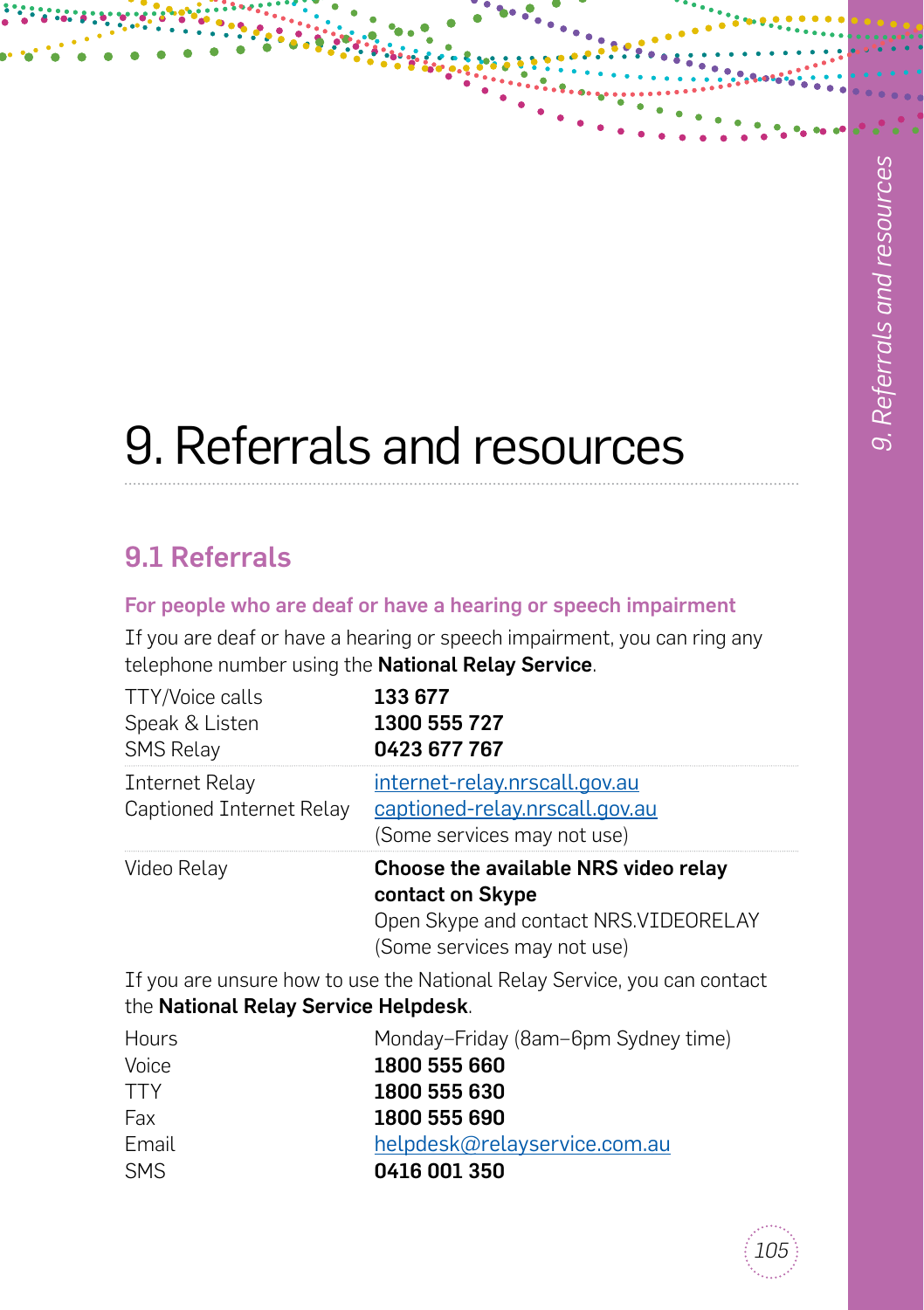## For people who are non-English speakers

If you do not speak English or it is not your main language, you can call **TIS National** (Translating and Interpreting Service) for an interpreter. It is free to call most government services and many non-profit services.

<mark>i, ali</mark>

| Phone   | 131450                 |
|---------|------------------------|
| Website | www.tisnational.gov.au |

#### Department of Human Services

| Service                        | Contact                                                          | Hours                                                |
|--------------------------------|------------------------------------------------------------------|------------------------------------------------------|
| Families                       | 136 150<br>• Family Tax Benefit<br>• Parenting Payment           | Monday-Friday<br>8am-8pm                             |
| <b>Child Support</b>           | 131 272<br>· General enquiries<br>• Applying                     | Monday-Friday<br>8:30am-4:45pm                       |
| Indigenous<br>phone services   | 1800 136 380<br>$\cdot$ Centrelink<br>1800 556 955<br>• Medicare | Monday-Friday<br>8am-5pm<br>Monday-Friday<br>8am-5pm |
| Multilingual<br>phone services | 131 202<br>$\cdot$ Centrelink                                    | Monday-Friday<br>8am-5pm                             |
| TTS National<br>phone services | 131450<br>• Medicare and Child Support                           | Monday-Friday<br>8am-5pm                             |
|                                |                                                                  |                                                      |

For details of your closest Centrelink, Medicare or Child Support location, go to the Human Services website.

Website www.humanservices.gov.au/findus

# Children's Contact Services

Contact the Family Relationship Advice Line for the location and telephone number of your closest Child Contact Service.

| Phone        | 1800 050 321           |
|--------------|------------------------|
| <b>Hours</b> | Monday-Friday, 8am-8pm |
|              | Saturday, 10am-4pm     |

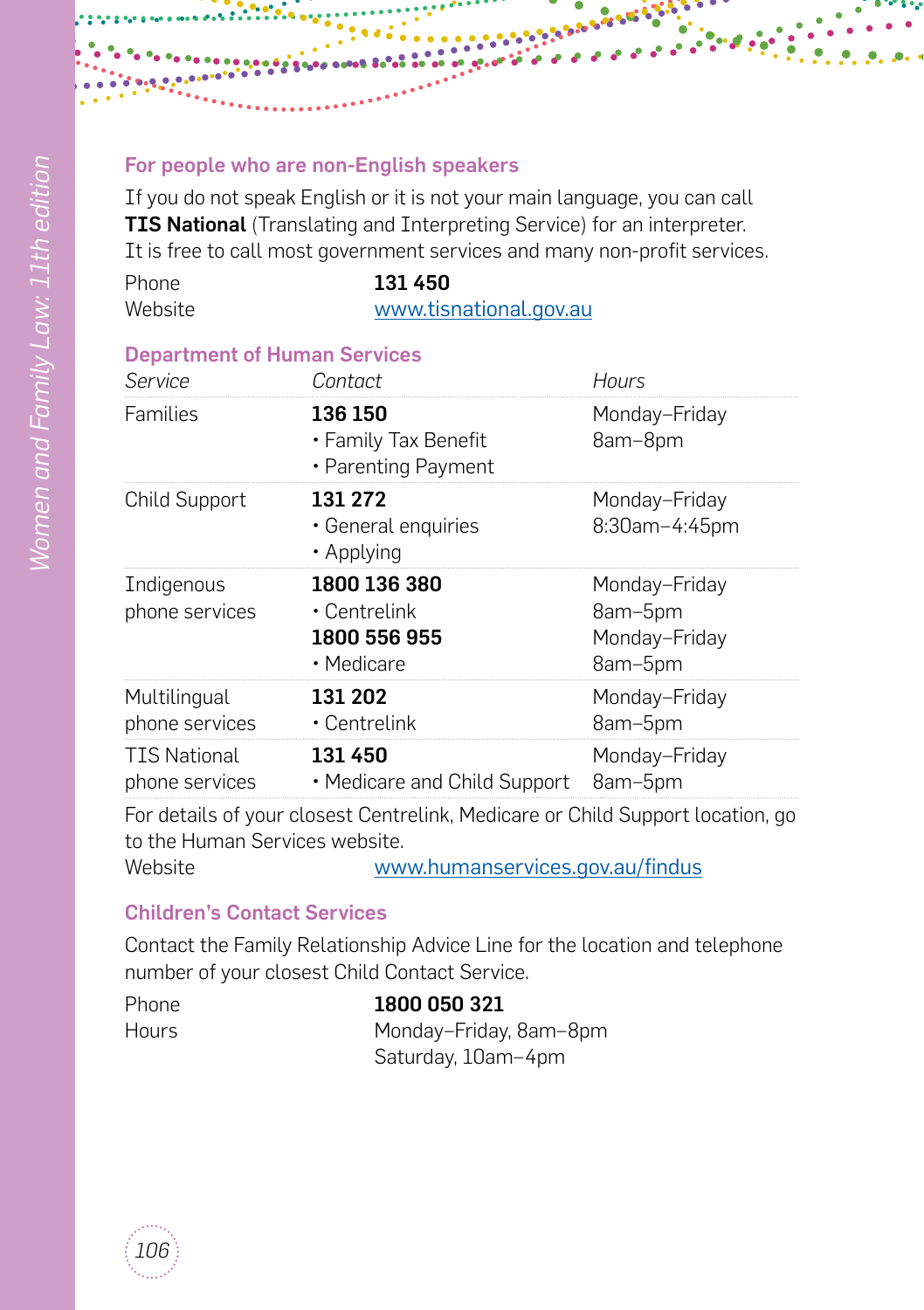## Community Legal Centres NSW

CLCs NSW is the peak body for community legal centres in NSW. To find the Community Legal Centre closest to you, go to the CLCs NSW website.

| Phone   |  |
|---------|--|
| Website |  |

1300 888 529 (LawAccess) www.clcnsw.org.au

#### Domestic Violence Line

The Domestic Violence Line is a 24 hour, 7 day a week phone service that offers referral to refuges and accommodation, counselling and support services to victims of domestic violence.

| <b>Phone</b> | 1800 656 463 |
|--------------|--------------|
| <b>TTY</b>   | 1800 671 442 |

# Domestic Violence NSW (formerly Women's Refuge Movement)

| Phone   | $(02)$ 9698 9777               |
|---------|--------------------------------|
| Fax     | $(02)$ 9698 9771               |
| Email   | admin@dvnsw.org.au             |
| Website | www.dvnsw.org.au               |
| Mail    | PO Box 3311, Redfern NSW, 2016 |

# NSW Family & Community Services (formerly DoCS)

The Child Protection Helpline is a phone service to report suspected child abuse or neglect, 24 hours, 7 days a week.

| <b>Phone</b> | 132 111      |
|--------------|--------------|
| <b>TTY</b>   | 1800 212 936 |

Enquiries, feedback & complaints

| Phone | 1800 000 164               |
|-------|----------------------------|
| Email | complaints@facs.nsw.gov.au |

To find a Community Services office closest to you, go to the Community Services website.

Website www.community.nsw.gov.au

# Family Relationship Advice Line

The Family Relationship Advice Line is a national telephone service that provides information on family relationship issues, advice on parenting arrangements and referrals to local services.

| Phone        | 1800 050 321           |
|--------------|------------------------|
| <b>Hours</b> | Monday-Friday, 8am-8pm |
|              | Saturday, 10am-4pm     |

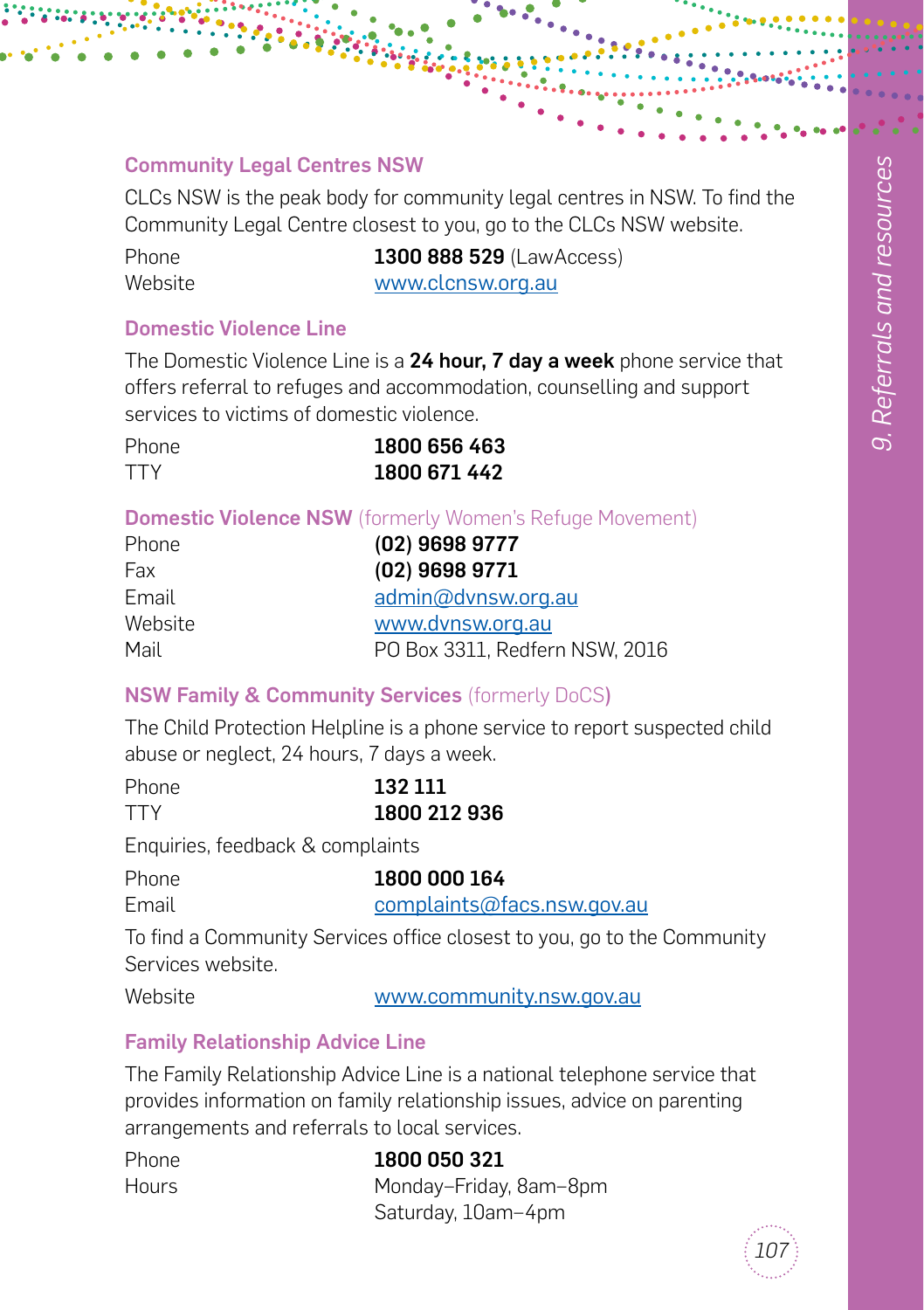# Family Relationships Online

The Family Relationships Online website provides families with information about relationship issues and services to assist them with their relationship issues, including family dispute resolution services. The website also includes the contact details of Family Relationship Centres across Australia.

Website [www.familyrelationships.gov.au](http://www.familyrelationships.gov.au)

# Family Law Courts

The Federal Circuit Court and the Family Law Court website have general information about family law court procedures and can make referrals. These websites has information on many topics, court forms, do-it-yourself kits and information about court fees.

| <b>Federal Circuit Court</b>                                                                                                                                                                                                                                                                                                                                                                                                                                                               |                                |
|--------------------------------------------------------------------------------------------------------------------------------------------------------------------------------------------------------------------------------------------------------------------------------------------------------------------------------------------------------------------------------------------------------------------------------------------------------------------------------------------|--------------------------------|
| Website                                                                                                                                                                                                                                                                                                                                                                                                                                                                                    | www.federalcircuitcourt.gov.au |
| $\blacksquare$ $\blacksquare$ $\blacksquare$ $\blacksquare$ $\blacksquare$ $\blacksquare$ $\blacksquare$ $\blacksquare$ $\blacksquare$ $\blacksquare$ $\blacksquare$ $\blacksquare$ $\blacksquare$ $\blacksquare$ $\blacksquare$ $\blacksquare$ $\blacksquare$ $\blacksquare$ $\blacksquare$ $\blacksquare$ $\blacksquare$ $\blacksquare$ $\blacksquare$ $\blacksquare$ $\blacksquare$ $\blacksquare$ $\blacksquare$ $\blacksquare$ $\blacksquare$ $\blacksquare$ $\blacksquare$ $\blacks$ |                                |

# *Family Court of Australia*

#### Website [www.familycourt.gov.au](http://www.familycourt.gov.au)

You can call the **National Enquiry Centre 24 hours** if you have an urgent family law situation, such as children at risk of being taken overseas without consent:

| Phone        | 1300 352 000                     |
|--------------|----------------------------------|
| <b>Hours</b> | Monday-Friday, 8:30am-5pm        |
| Email        | enquiries@familylawcourts.gov.au |

# Family Violence Prevention Legal Services (NSW)

Family Violence Prevention Legal Services are community based organisations that provide legal assistance and support to **Aboriginal and** Torres Strait Islander victims of family violence.

Bourke, Moree HO, Walgett (Thiyama-li Family Violence Service)

|               | (02) 6751 1400 or (02) 6752 1188               |
|---------------|------------------------------------------------|
| Broken Hill   | (08) 8087 6766                                 |
|               | (Warra Warra Legal Service)                    |
|               | or 1800 812 800                                |
| <b>Forbes</b> | (02) 6850 1234                                 |
|               | (Binaal Billa Family Violence Prevention Legal |
|               | Service) or 1800 700 218                       |
| Kempsey       | $(02)$ 6562 5856                               |
|               | (Many Rivers Family Violence Prevention Legal  |
|               | Service)                                       |
|               |                                                |

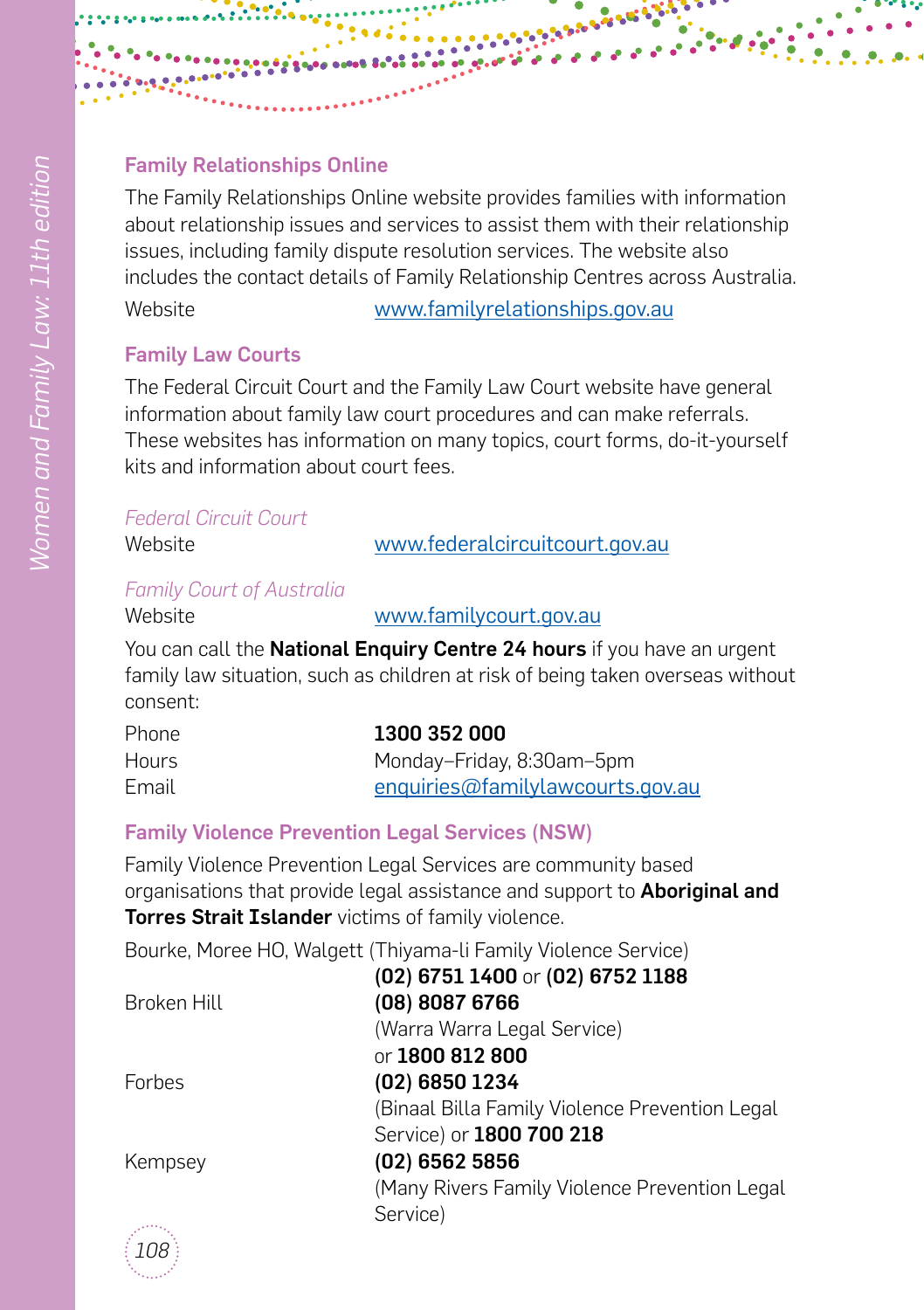#### Link2Home – Statewide Homeless Service

Link2Home provides an information and referral service, including for refuge accommodation.

Phone 1800 152 152 Website www.facs.nsw.gov.au/housing

#### International Social Service (ISS) Australia

The International Social Service provides telephone information and social work support for international parental child abduction and tracing cases.

| <b>Phone</b> | 1300 657 843 or (02) 9267 0300 (NSW Office) |
|--------------|---------------------------------------------|
| Email        | iss@iss.org.au or issnsw@iss.org.au         |
|              | (NSW Office)                                |
| Website      | www.iss.org.au                              |

#### LawAccess NSW

LawAccess provides free legal information, advice and referrals. It is a main referral point to find your nearest Legal Aid, Women's Domestic Violence Court Advocacy Service, Community Legal Centre, Family Violence Prevention Legal Service or Aboriginal Legal Service as well as private solicitor referrals.

| Phone        | 1300 888 529             |
|--------------|--------------------------|
| <b>Hours</b> | Monday-Friday, 9am-5pm   |
| Website      | www.lawaccess.nsw.gov.au |

#### Law Society of New South Wales

The Law Society of NSW provides a solicitor referral service and a pro bono solicitor scheme.

| <b>Phone</b> | $(02)$ 9926 0333             |
|--------------|------------------------------|
| <b>Hours</b> | Monday-Friday, 9am-5pm       |
| Email        | lawsociety@lawsociety.com.au |
| Website      | www.lawsociety.com.au        |

#### Legal Aid NSW

Legal Aid NSW provides free legal advice and information, as well as legal representation for eligible clients.

| <b>Phone</b> | (02) 9219 5000 (Head Office)    |
|--------------|---------------------------------|
|              | <b>1300 888 529 (LawAccess)</b> |
| <b>TTY</b>   | $(02)$ 9219 5126                |
| Website      | www.legalaid.nsw.gov.au         |

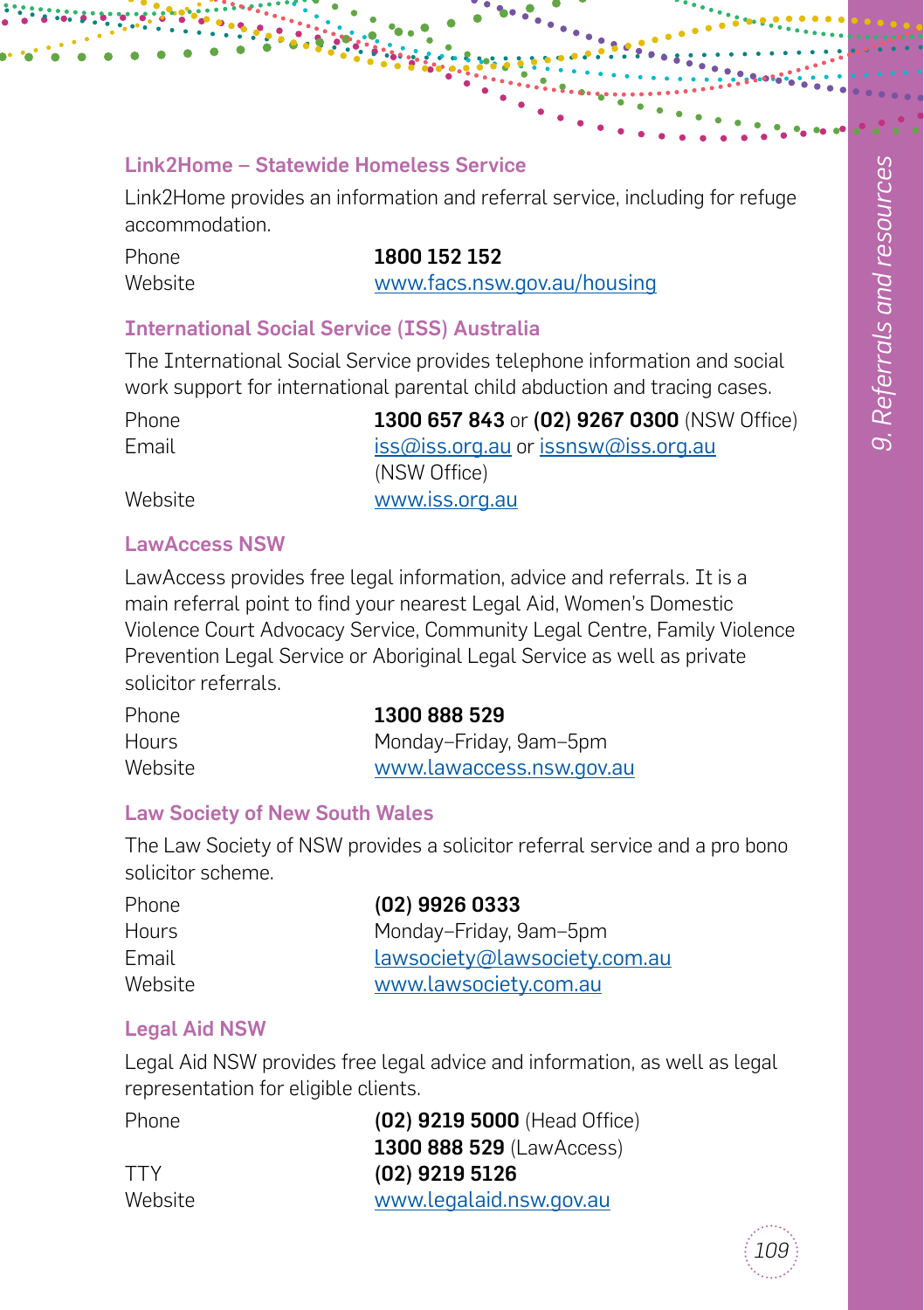#### Legal Aid NSW Child Support Service

Phone (02) 9633 9916 or 1800 451 784 Hours Monday–Friday, 9am–5pm

# Legal Information Access Centre (LIAC)

The Legal Information Access Centre provides legal research assistance and access to legal information resources (including legislation and case law). Specialist librarians are available to assist with legal research.

| Phone    | (02) 9273 1414                                  |
|----------|-------------------------------------------------|
| Hours    | Monday-Friday, 10am-5pm                         |
|          | Monday-Friday, 10am-1pm                         |
|          | (Telephone enquiries)                           |
| Location | State Library of NSW, Macquarie Street, Sydney, |
|          | 2000 (corner of Hunter and Macquarie Streets)   |
| Email    | liac.library@sl.nsw.gov.au                      |
| Website  | www.legalanswers.sl.nsw.gov.au                  |
|          |                                                 |

# LGBTIQ Services

#### Inner City Legal Centre

ICLC is a community legal centre which provides Lesbian, Gay, Transgender and Intersex people with legal services including court assistance for people escaping domestic and family violence and a statewide legal advice service.

| (02) 9332 1966 or 1800 244 481 (Toll free) |
|--------------------------------------------|
| 0466 724 979                               |
| iclc@iclc.org.au                           |
| www.iclc.org.au                            |
|                                            |

Another Closet – Domestic and Family Violence in LGBTIQ Relationships Website www.anothercloset.com.au

#### ACON's Say It Loud website

Hearing Impaired (02) 9283 2088

Phone 1800 063 060 or (02) 9206 2000 Website www.sayitoutloud.org.au

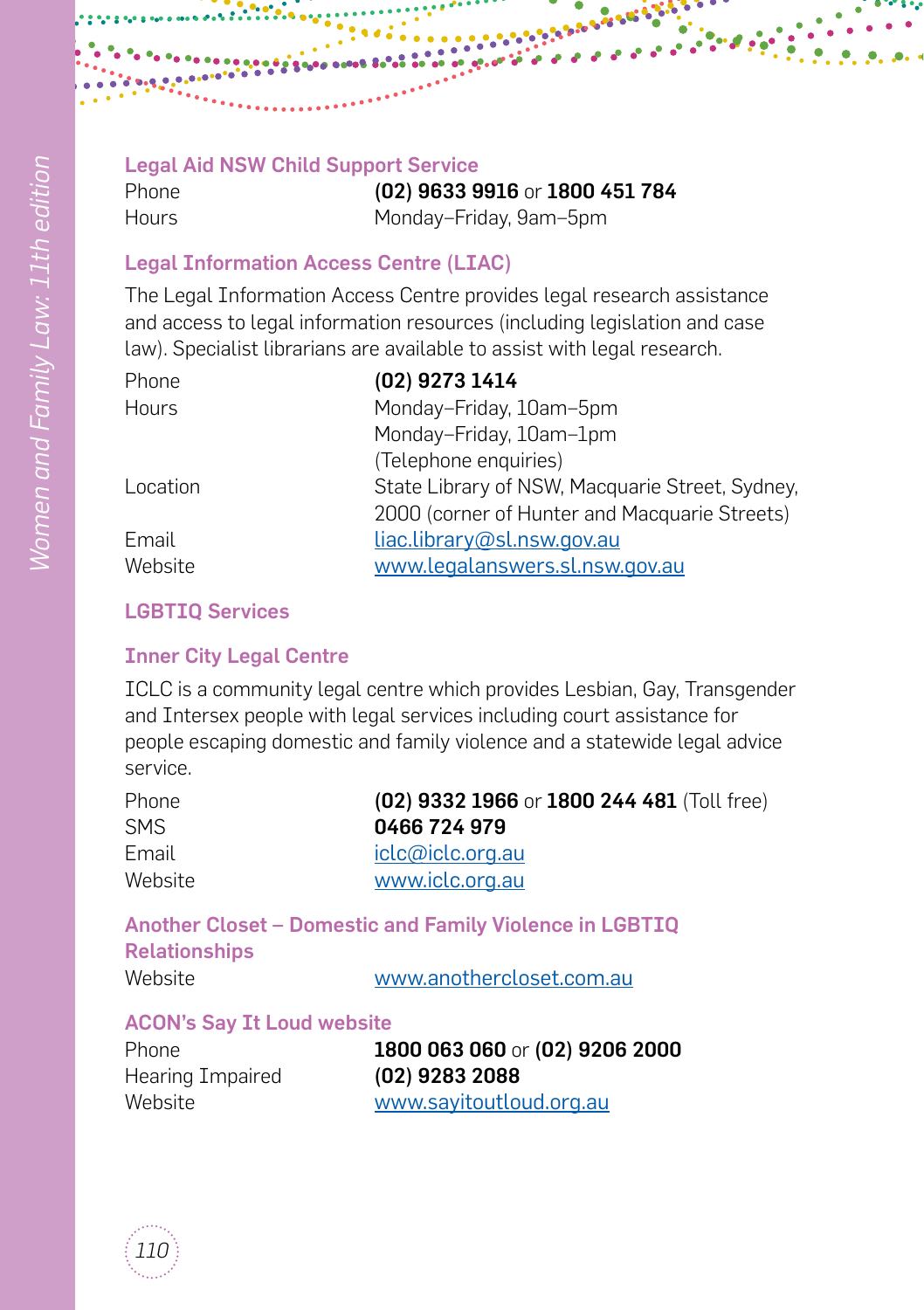#### Local Courts NSW

To find the Local Court closest to you, go to the Local Courts' website.

Website www.localcourt.justice.nsw.gov.au

# NSW Office of the Legal Services Commissioner (OLSC)

You can contact the OLSC to make a complaint against a legal practitioner or service.

| <b>Phone</b> | (02) 9377 1800 or 1800 242 958 |
|--------------|--------------------------------|
| <b>TTY</b>   | $(02)$ 9377 1855               |
| Email        | <u>olsc@justice.nsw.gov.au</u> |
| Website      | www.olsc.nsw.gov.au            |

# Staying Home Leaving Violence (SHLV)

The Staying Home Leaving Violence program helps women and children escaping domestic violence to remain safely in their homes.

| Bega                 | (02) 6492 6239                   |
|----------------------|----------------------------------|
| Blacktown/Mt Druitt  | (02) 9677 1962                   |
| Campbelltown         | 1800 077 760 or (02) 4633 3777   |
| Dubbo                | $(02)$ 6883 1561                 |
| Eastern Sydney       | 0439 414 673                     |
| Fairfield, Liverpool | (02) 9602 7795                   |
| Kempsey              | (02) 6562 2272                   |
| Lake Macquarie       | (02) 4943 9255                   |
| Maitland, Cessnock   | (02) 4397 1927                   |
| Moree                | (02) 6752 8027                   |
| Newcastle            | (02) 4926 3577                   |
| Penrith              | (02) 4721 2499                   |
| Redfern              | (02) 9699 9036                   |
| Shoalhaven           | (02) 4421 7400                   |
| Walgett, Coonamble   | (02) 6829 4352 or (02) 6828 3570 |
| Wollongong           | (02) 4255 5333                   |
| Wyong, Gosford       | $(02)$ 4356 2600                 |

### Wirringa Baiya Aboriginal Women's Legal Centre

Wirringa Baiya is a statewide community legal centre for Indigenous women.

| Phone   | (02) 9569 3847 or 1800 686 587 |
|---------|--------------------------------|
| Website | www.wirringabaiya.org.au       |

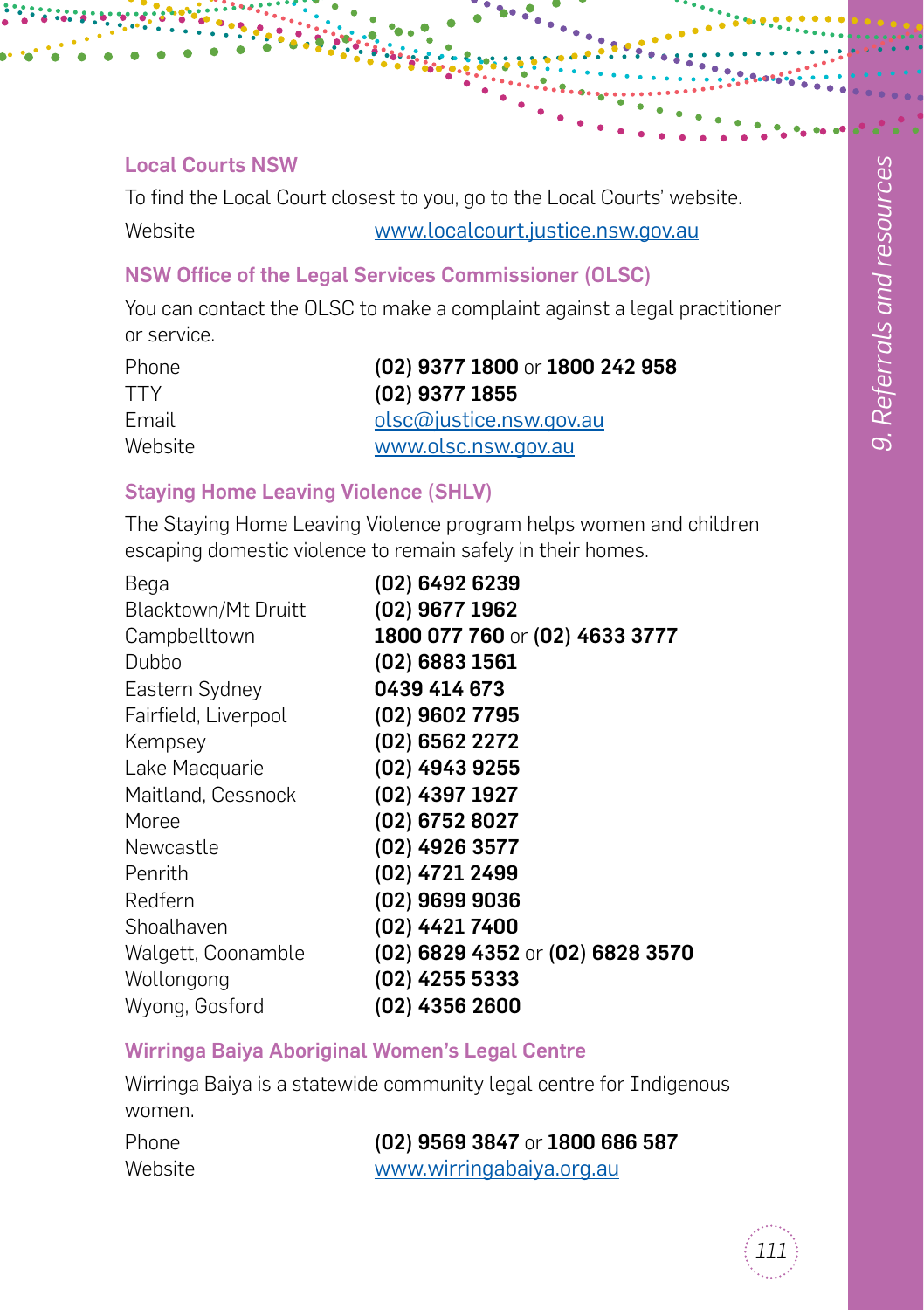# Women's Domestic Violence Court Advocacy Services (WDVCAS)

WDVCAS provides information, support and referrals to women who have experienced domestic violence. To find a WDVCAS closest to you, or to find if there is one at the court you are going to you can contact the local police DVLO or call LawAccess.

Phone **1300 888 529** (Law Access)

#### Women's Health NSW

Women's Health NSW is the peak body for Women's Health Centres in NSW. To find the Women's Health Centre closest to you, go to the Women's Health NSW website.

| Email        | $info@whnsw.$ asn.au |
|--------------|----------------------|
| <b>Phone</b> | $(02)$ 9560 0866     |
| Website      | www.whnsw.asn.au     |

#### Women's Legal Service NSW

Women's Legal Service NSW (WLS) is a statewide community legal centre for women. WLS provides free legal advice, information and referrals through the advice lines and outreaches provided below. Limited casework and representation may be available. WLS also does community legal education and law and policy reform work.

| <b>Phone</b> | (02) 8745 6900 (administration) |
|--------------|---------------------------------|
| Website      | www.wlsnsw.org.au               |

# Women's Legal Contact Line

Free legal advice for women in NSW

```
Phone (02) 8745 6988 or 1800 801 501
```
# Indigenous Women's Legal Contact Line

Free legal advice for Aboriginal and Torres Strait Islander women in NSW

Phone (02) 8745 6977 or 1800 639 784

# Domestic Violence Legal Advice Line

Free legal advice for women in NSW with legal issues relating to domestic violence

Phone (02) 8745 6999 or 1800 810 784

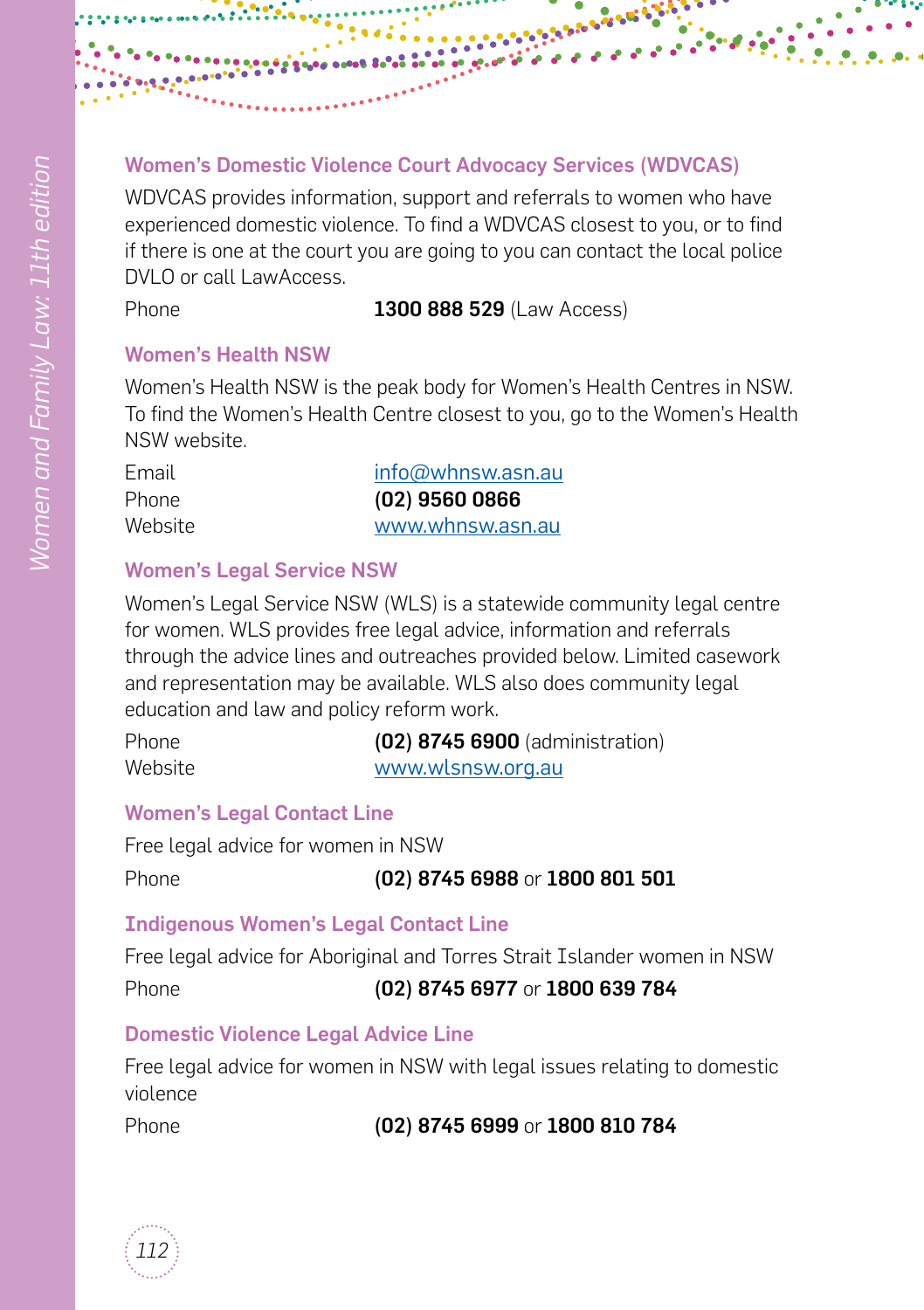# Outreach Services

WLS provides face to face legal advice by appointment at a number of locations across Sydney. Phone to book an appointment at an outreach service nearest to you.

| $(02)$ 9831 2070 |
|------------------|
| (02) 9729 0939   |
| $(02)$ 9601 3555 |
| (02) 4721 8749   |
|                  |

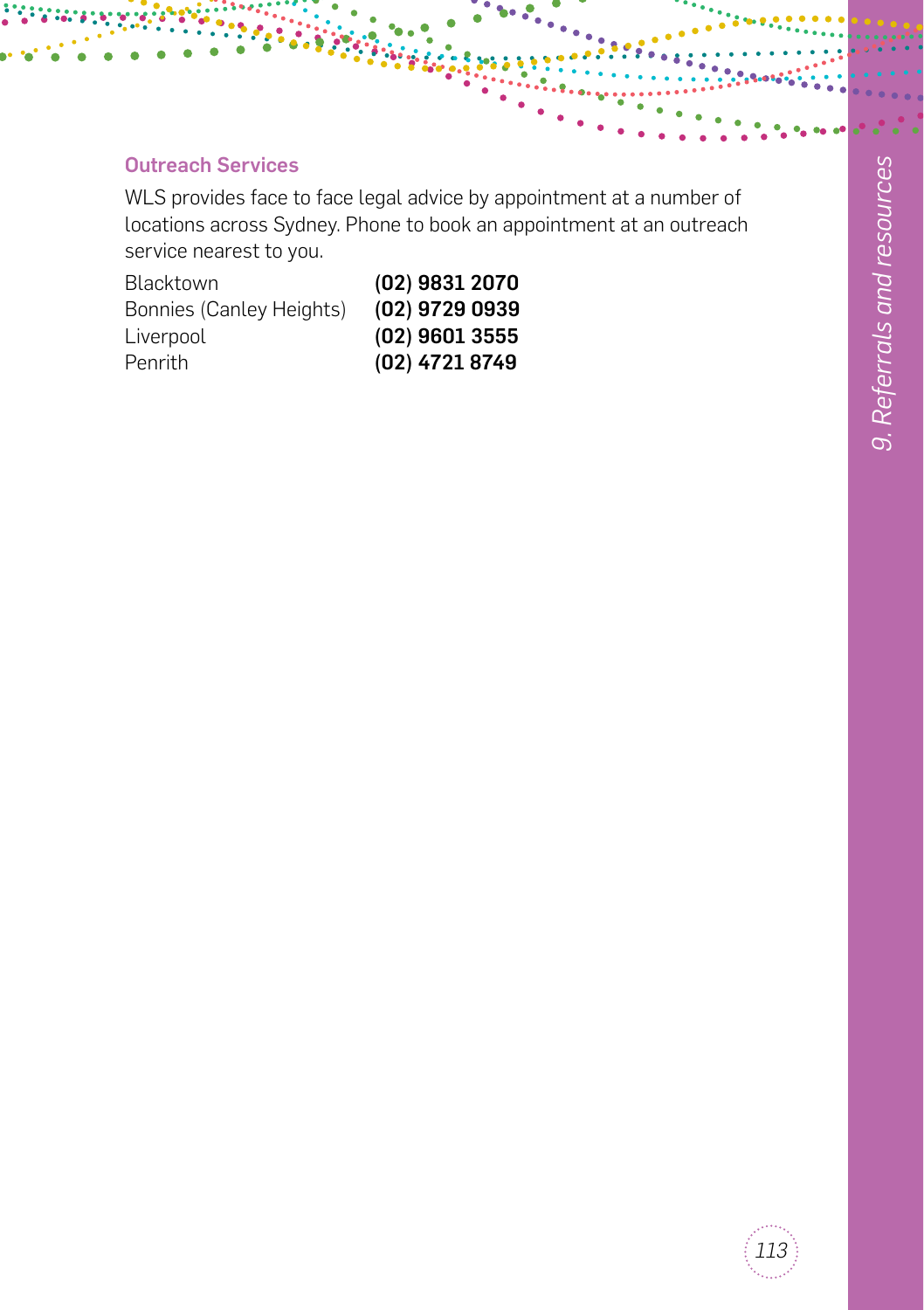

# 9.2 Useful resources

| Organisation                                   | Resource                                                                                                                                                                   | Website                                                                                              |
|------------------------------------------------|----------------------------------------------------------------------------------------------------------------------------------------------------------------------------|------------------------------------------------------------------------------------------------------|
| Attorney<br>General's<br>Department            | Information about international<br>child abduction.                                                                                                                        | www.ag.gov.au/<br>FamiliesAndMarriage/<br>Families/<br>InternationalFamilyLaw/<br>Pages/default.aspx |
| Australian<br><b>Federal Police</b>            | Family Law Kit: Information<br>about recovery of children and<br>the family law (airport) watchlist.                                                                       | www.afp.gov.au/policing/<br>family-law/family-law-kit                                                |
| Family Law<br>Courts                           | Pamphlets, fact sheets and kits<br>about court's services, court<br>processes, costs and a range of<br>family law issues.                                                  | www.familycourt.gov.au<br>www.federalcircuitcourt.<br>gov.au                                         |
| Thomson<br>Reuters                             | The Law Handbook 12th edition<br>Sydney 2012.                                                                                                                              | www.legalanswers.<br>sl.nsw.gov.au/guides/law<br>handbook                                            |
| Law Access                                     | Factsheets and referrals on<br>many areas of law.                                                                                                                          | www.lawaccess.nsw.gov.au                                                                             |
| Legal Aid NSW                                  | Pamphlets and fact sheets on<br>family law, child support and<br>domestic violence as well as<br>other criminal and civil law<br>issues.                                   | www.legalaid.nsw.gov.au                                                                              |
| Legal<br><b>Tnformation</b>                    | Hot Topics: Publications about<br>legal issues in plain language.                                                                                                          | www.legalanswers.sl.nsw.<br>gov.au                                                                   |
| <b>Access Centre</b><br>(NSW State<br>Library) | Find Legal Answers: lists<br>useful legal resources, by topic,<br>available on the web and in print<br>from public libraries across NSW<br>or in the State Library of NSW. |                                                                                                      |
| Shoalcoast<br>Community<br>Legal Centre        | Family Law Property Settlement<br>Workbook and other publications<br>about children's court care<br>matters.                                                               | www.shoalcoast.org.au                                                                                |
| <b>Victims</b><br>Services                     | Forms for applying for Victims<br>Support, publications and links to<br>other resources.                                                                                   | www.victimsservices.<br>justice.nsw.gov.au/                                                          |

**BARBARASHARA** 

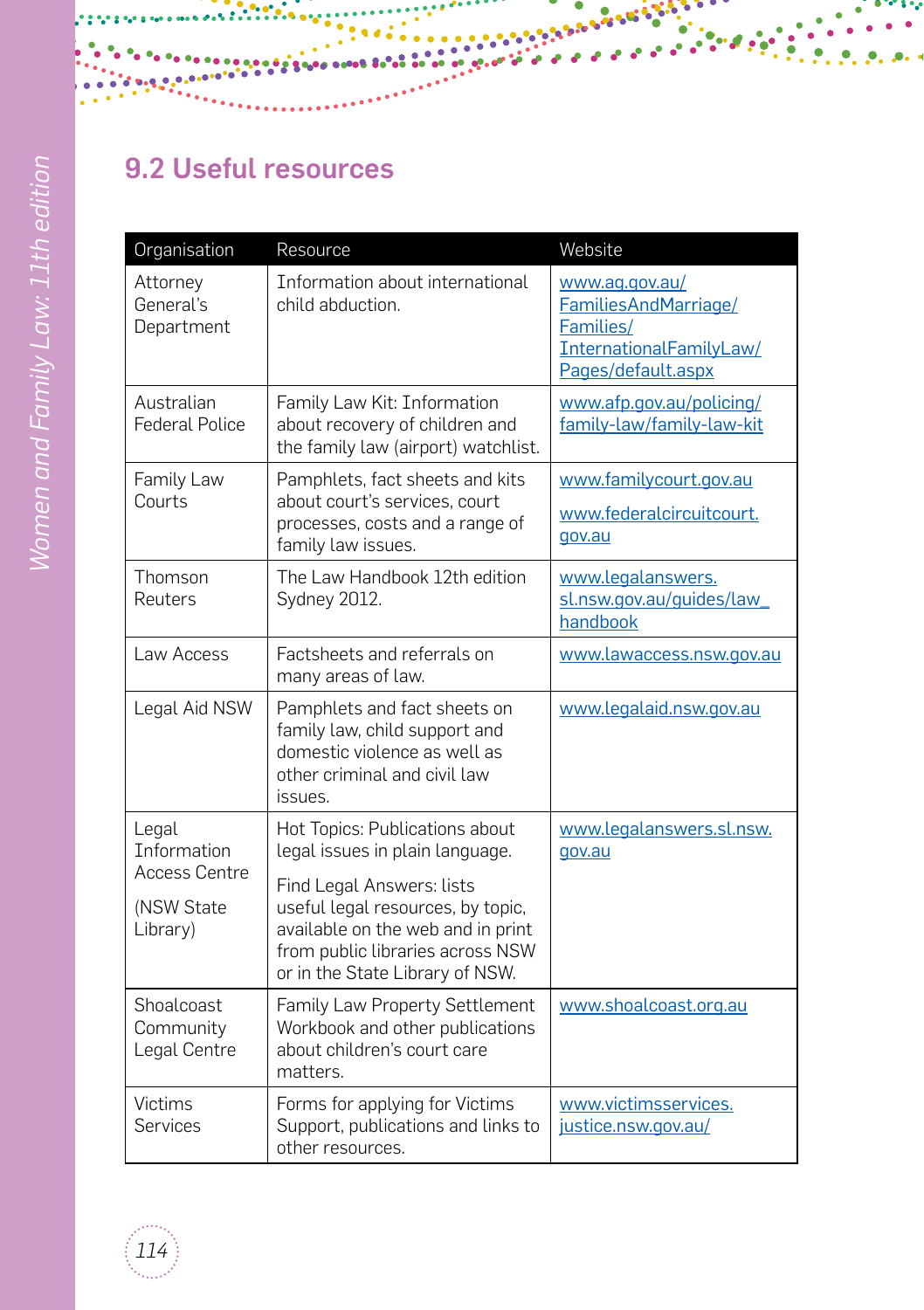| Organisation                    | Resource                                                                                                                                                                                         | Website                    |
|---------------------------------|--------------------------------------------------------------------------------------------------------------------------------------------------------------------------------------------------|----------------------------|
| <b>Welfare Rights</b><br>Centre | Factsheets about social<br>security benefits and dealing<br>with Centrelink (e.g. 'Declaring<br>your same sex relationship to<br>Centrelink', and 'Prosecution of<br>social security offences'). | welfarerightscentre.org.au |
| Wirringa Baiya                  | Infosheets on a number of topics<br>including victims' support, sexual<br>assault, domestic violence and<br>AVO <sub>S</sub> .                                                                   | www.wirringabaiya.org.au   |
| Women's Legal<br>Services NSW   | Women and Family Law Booklet<br>and brochures about domestic<br>violence.                                                                                                                        | www.wlsnsw.org.au          |

i